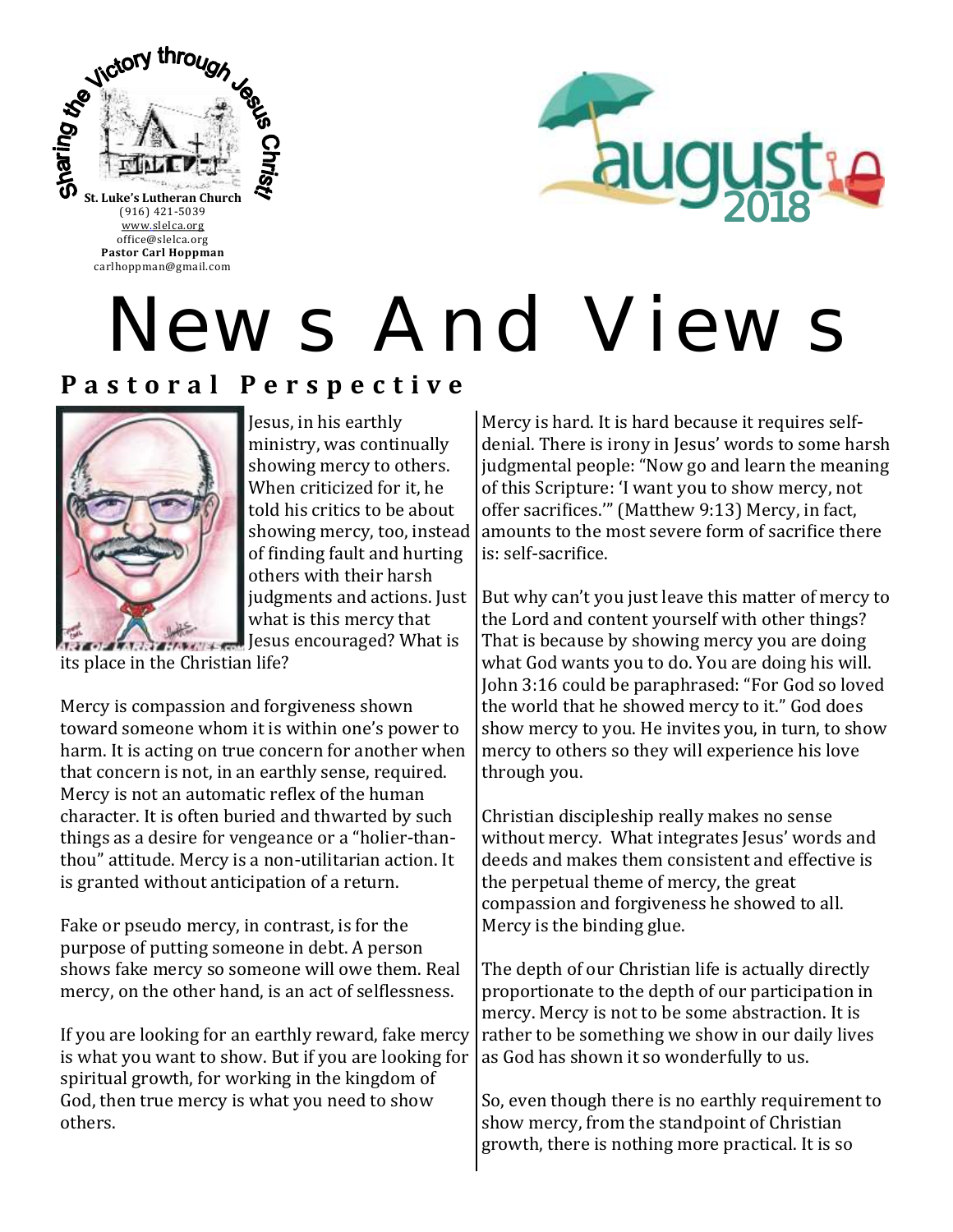practical that it must be practiced in order to be understood. So let's learn by practicing Jesus' statement: "I want you to show mercy."

Spreading, Serving and Sharing with You, Pastor Carl



## **OUTREACH LUNCHEON August 4, 2018**

Please join us for a fun Saturday Luncheon. Date: August 4, 2018

Location: Yum's Buffet & Grill – 4300 Florin Road, Sacramento, CA (Southgate Shopping Center formerly Home Town Buffet).

Time: 11:30AM

Cost: Adults \$13.00. Children Pricing upon request. We will need to pay in cash. The cost includes tax and tip.

We will have a great time of sharing and fellowship. A sign up sheet will be on the Opportunity Table July 15, 2018.



## **Meeting for Kids (and Parents) Interested in Confirmation**

Calling all kids in 6th grade or older who haven't gone through confirmation yet! We're having a meeting on August 5th to discuss the materials and set the schedule for this year's confirmation class. We'll meet from 9:15 to 10 a.m., so you don't have to make a separate trip, just come to church a little early. We would love to have you join us, even if

you're not sure about confirmation yet. Pastor Carl will be happy to answer your questions and explain how it works.

Confirmation class is a 2-year-long youth Bible study, led by Pastor Carl, that takes the students through the entire Bible, giving them a solid grounding in biblical knowledge and a strong understanding of our faith. At the end of the class, on a special Confirmation Sunday, the students stand before the congregation and confirm their baptism. It is a chance for them to publicly affirm their faith, relying on God's promise of holy baptism, and pledge lifelong fidelity to Christ. It is a beautiful and wonderful time of celebrating our young members' desire to embrace our faith and become full-fledged members of the church

As Pastor Carl is getting closer to retirement, this may be his last complete confirmation class. If you want your kids to go through confirmation class led by Pastor Carl, now is the time to jump in!

Please let me or Pastor Carl know if you have any questions, or if you can't make the meeting but would like more information.

Lauren Orcutt Chair of the Education Board



**Planning Meeting**

The Fall Festival is just around the corner and we are going to begin the planning for the event after worship on Sunday, August 12. If you are interested in participating, but unable to attend the planning meeting, please contact Katie Iniquez. We look forward to you joining us and mark your calendars for Saturday, October 6th 8:00am-2:00pm.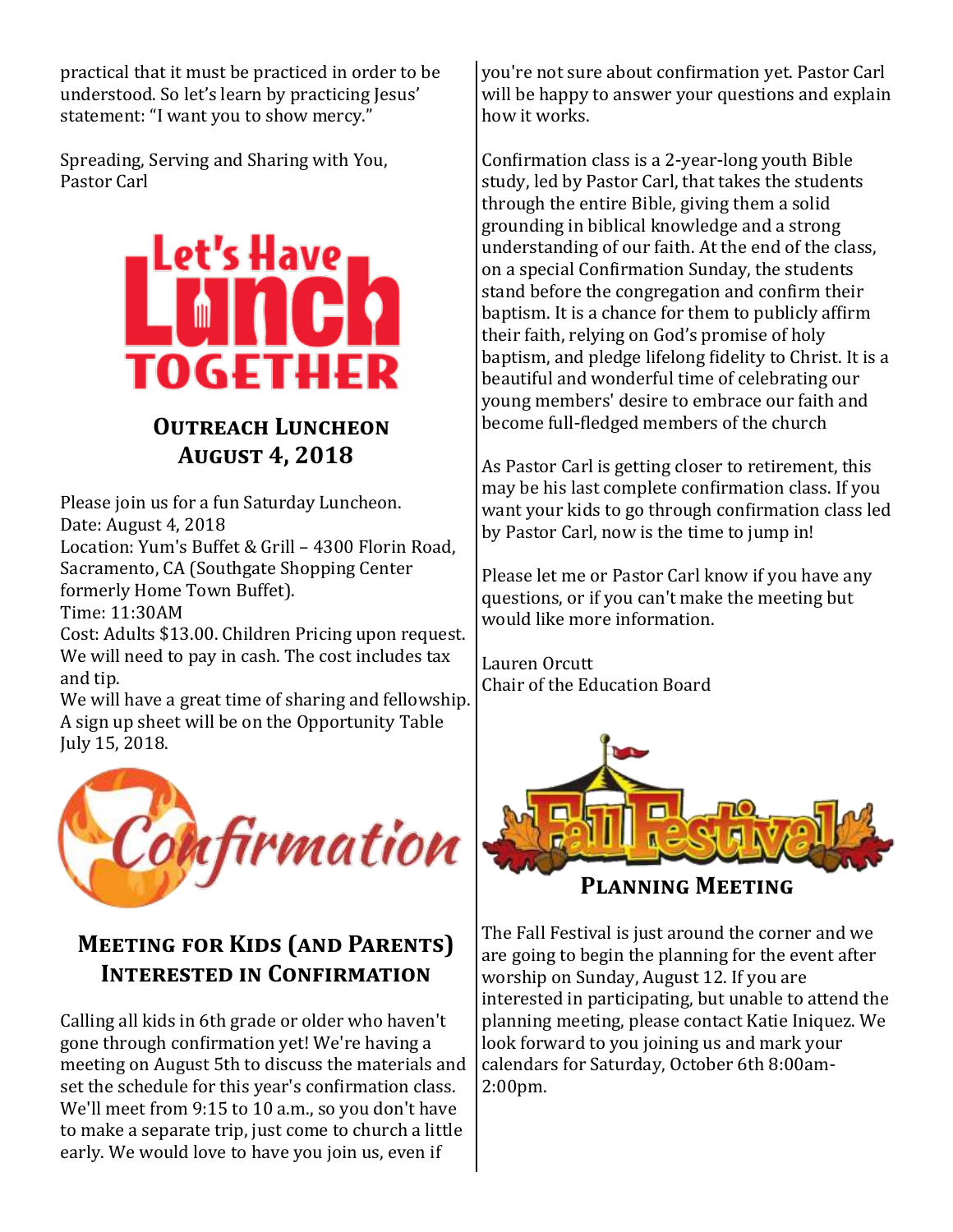

The community concerns committee is continuing the Sock Drive! The bin is getting filled up! Thank you SO much! It is truly amazing what a huge gift a simple pair of socks can be.



Backpacks for Kids is coming up on August 5! A list of items needed is shown here:

- Binders
- Book covers
- Color paper
- Color pencils
- Construction paper
- Crayons
- Dry erase markers
- Erasers
- Glue
- Glue sticks
- Highlighters
- Kleenex
- Markers (washable)
- Notebooks
- Paint sets
- Paper clips
- Pencils (#2)
- Pens
- Pocket folders
- Reams of copy paper
- Rulers
- Scissors
- Sharpeners
- Wide ruled paper

WELCA is providing the backpacks a pencil cases.

02 92 52 42 93 52 52

All contributions are welcomed! A bin is in the Narthex for supplies. Any questions feel free to call Faith Thomas at 916 205-5032.

We continue gathering gently used coats and sweatshirts for Coats for Kids for fall giveaway at our 2nd Annual Trunk or Treat coming up on October 27, 2018.

Last year we gave away over 110 coats to keep kids warm in the winter!

Yours in Christ, Faith Thomas, chair

# **ELCA**

Our next W-ELCA gathering will an off-site luncheon on Saturday September 8th, 2018! We will be meeting at the church at 11:00 am, and then heading over to the restaurant. The restaurant destination has not been determined at this time, but be sure to watch for a sign up sheet on the opportunity table in August with the chosen restaurant.

Yours in Christ, Marlene Kiser, WELCA President

## **THE VOTER Experience**



Oats

In the beginning of June St. Luke's participated in the Gubernatorial Primary Election by allowing the county to use our facilities for the full 11 days to give our community voting opportunities. This opportunity earned us \$1,100.

Our voting center allowed people to cast a ballot in person, register and vote on the same day. We had about 240 people vote at our facility. Voters were very satisfied with their voting experience here and the "great staff." We will be participating again in the midterm elections in November.

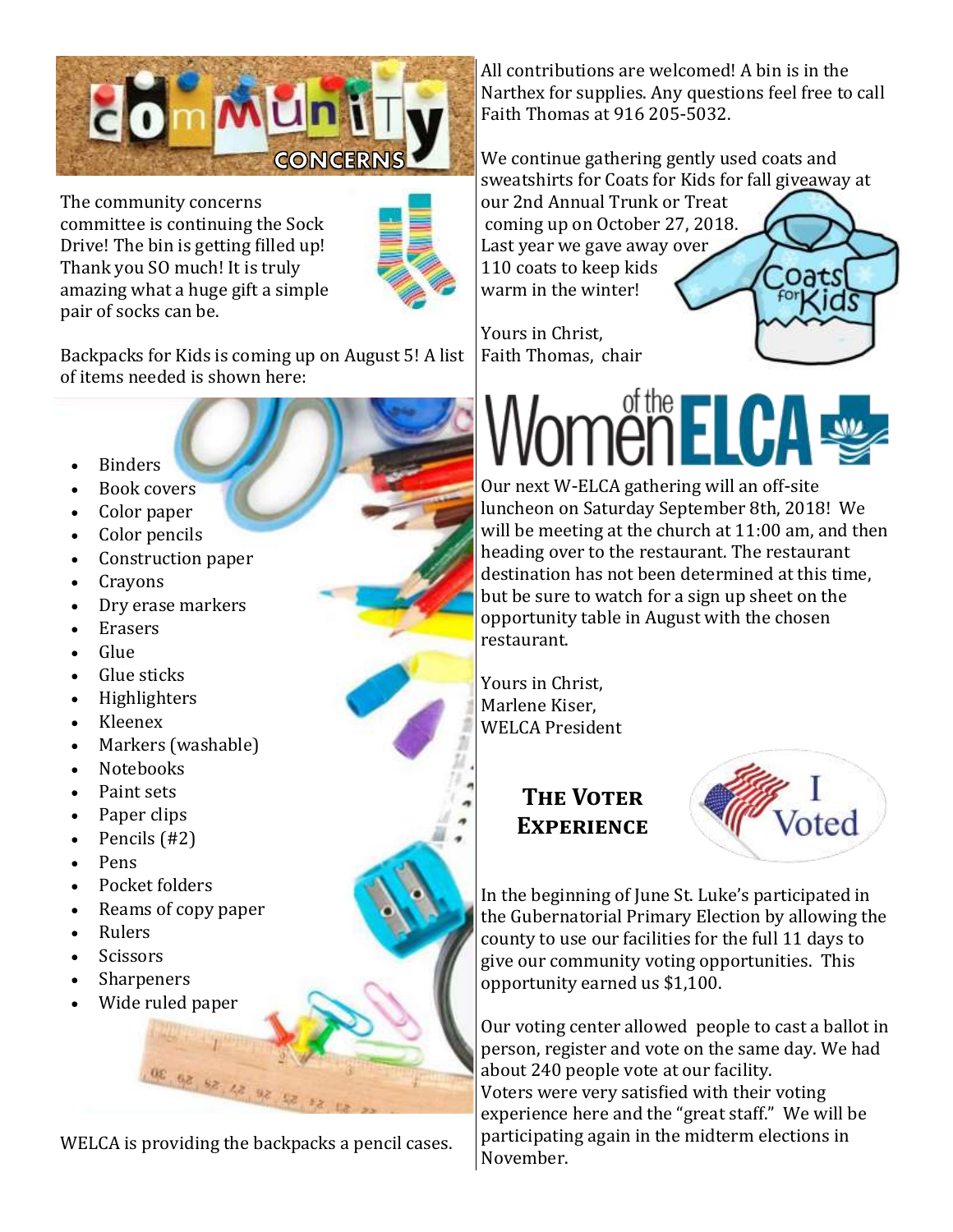

Greetings from Mount Cross! 10 SLY members and youth leaders arrived safely on the afternoon of July 15th and are in full camp mode. We are enjoying group bible studies, campfire sing alongs celebrating the love of our Lord and Savior, and meeting others who celebrate our how God's grace has changed our hearts.

#### **SLY Events**

August 12- Monthly SLY Meeting September 9- Monthly SLY Meeting September 28- Congregation Campout





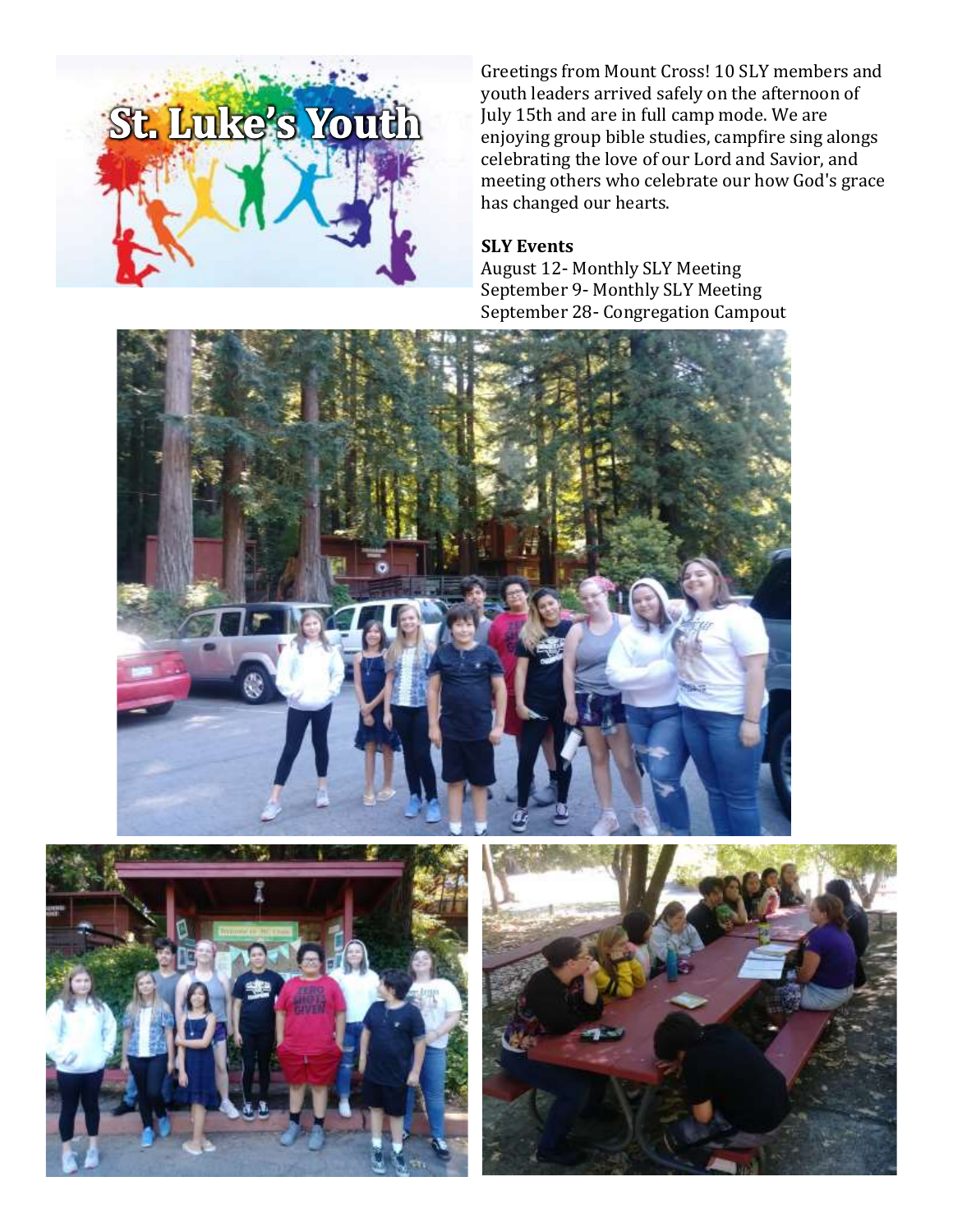

### **19th Annual Fireworks Sale … and on the 8th day, they rested …**

We were blest with an abundance of goodwill and fellowship again this year – and Great Weather – only 1 day above 100 degrees! There was the usual cadre of volunteers who helped out by providing food, water, snacks, drinks, other tangible or monetary donations, selling or buying fireworks, setting up or taking down the booth, or who spread the word to family and friends to stop on by and visit us. We all had a great time!

On the sales side, we were just over \$23,200 in sales. It was a lot lower than expected unfortunately. After paying for expenses (fireworks, taxes, assorted sundries, and permits), we'll put over \$7,600 in the bank to help the Property Board with the work they do here in keeping the church facilities in tip-top shape! Of that total, 10% will go to the Community Concerns Board to be shared for benevolence.

A loud shout-out goes to all the wonderful folks who brought us food this year. We had great pizza, fried chicken, salads, fruit, brownies, cookies, popcorn, chips, and other snacks.

Also, a special thank you goes to Pastor and Triss Hoppman for supplying us with some great tri-tip sandwiches with all the trimmings and salads for our July 4th celebration. Wonderful!

We always have a great time working at the booth because it's always nice to meet the new faces, welcome our returning customers, and to watch the excitement in the kids' faces. That's the best part, the fellowship and fun we share with our neighbors and friends.

And finally, an extra shout-out to my faithful team of volunteers (Dorothy, Ron, Pat, Peggy, Al, Jerry, Carol, Jack, Micki, Bruce, Karen, Paul, Holly, Ed, Kirsten, Bob, Carolyn, Connie, Kelly, Debi, Stephen, Faith, and many, many, others), who were there to assist in some way or another. Also to Pastor Carl for coming out on July 1st to provide us a special Sunday service with Communion. And finally, an extra shout-out to Phillip and Jennifer Connell who could provide a truck and trailer again to haul our fireworks to and from the warehouse. We couldn't have done it without you! Thank you to all and see you next year!

In His Name… Larry Dockter Fireworks Committee Chairman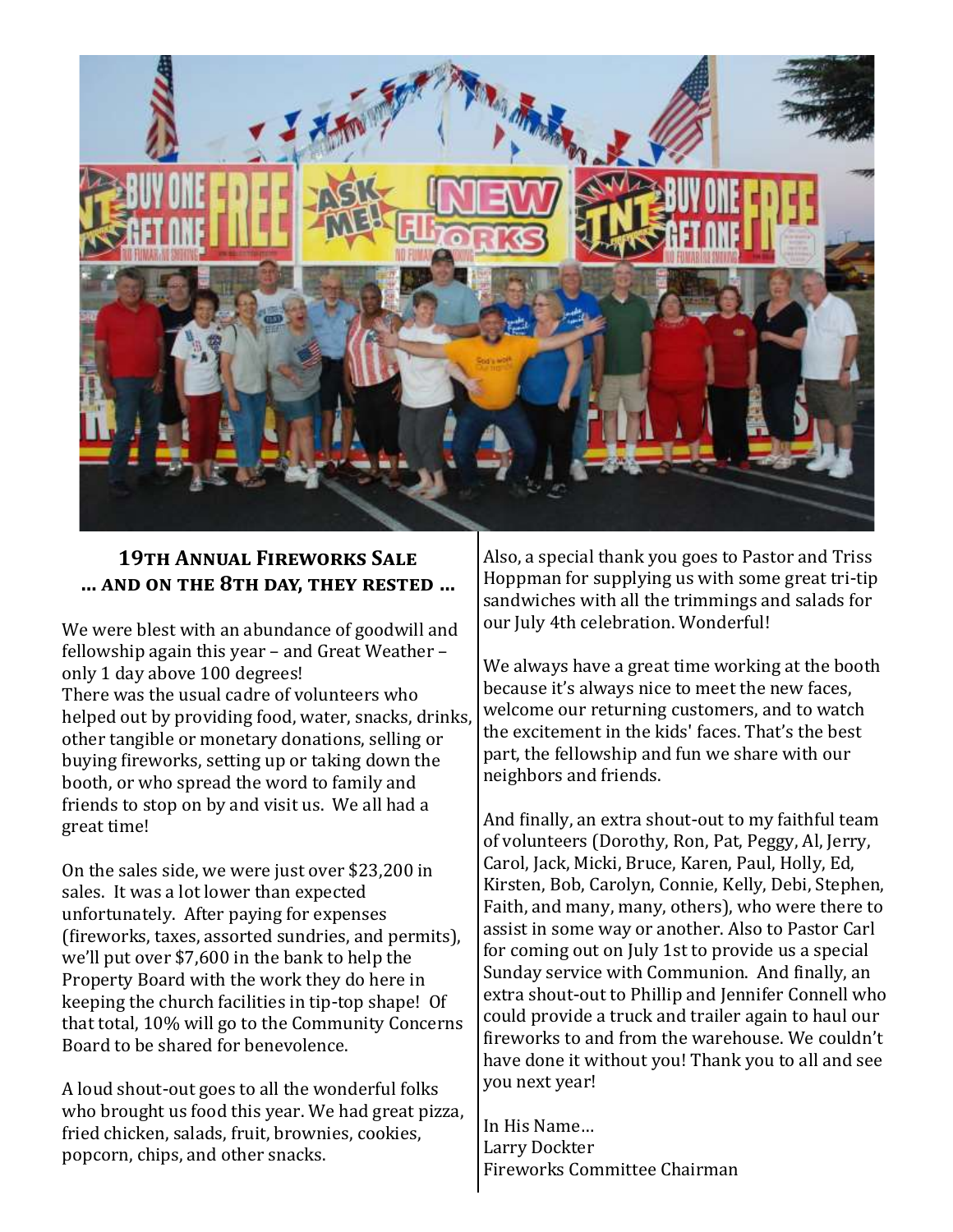## **Mission Life**

*This is the third of several articles about Rev. Stan and Kris Niemi's missionary ministry in Papua New Guinea during the 1980s. The Niemis are new members of St. Luke's. They would be happy to share more with you about this exciting adventure and the importance of world missions. They come Sunday mornings to the 8:15 a.m. service.*

All our worldly goods had been shipped encased in 50 gallon drums and one plywood crate (many books a sauna stove built by my father: Gene, and Some kitchen utensils) I had built in my parent's garage on North Road, Duluth, MN we meet our worldly goods on a truck and headed for Alkena with Hans Dieter Klem as our guide since he had been the first missionary to Alkena around 1954 or 55 and was now teaching at Ogelbeng seminary in Mt Hagen . About an hour into the trip after driving





over a 9000 foot pass the moving truck had its second flat tire no spare available so we waited beside the road or path for one of the drivers to get a newer tire while there a small Suzuki pickup



came along with Gerry Gimby driving and a few local guys in the back bed Kris jumped in the back with the local guys to proceed ahead while Stan an Klem waited and Klem talked to the passerby's in Kaugel (local language for some 20,000people) about an hour or two later the tire change was back and we proceeded on to Alkena Kris had arrived earlier in tip top shape the unloading began with plenty of helpers rolling the drums and carrying the crate into the mission house; people wanted to see the white missionaries and all their stuff we met Uruepe (pastor and Circuit president) and family who lived next door and Kewa, the circuit secretary, and Wangel the past caretaker of Alkena mission property he and family also lived on mission site opposite side from Uruepe's family, it was getting late so we dismissed all gawkers to prep our new home for the next three years. We felt isolated but in faith we knew God was with us

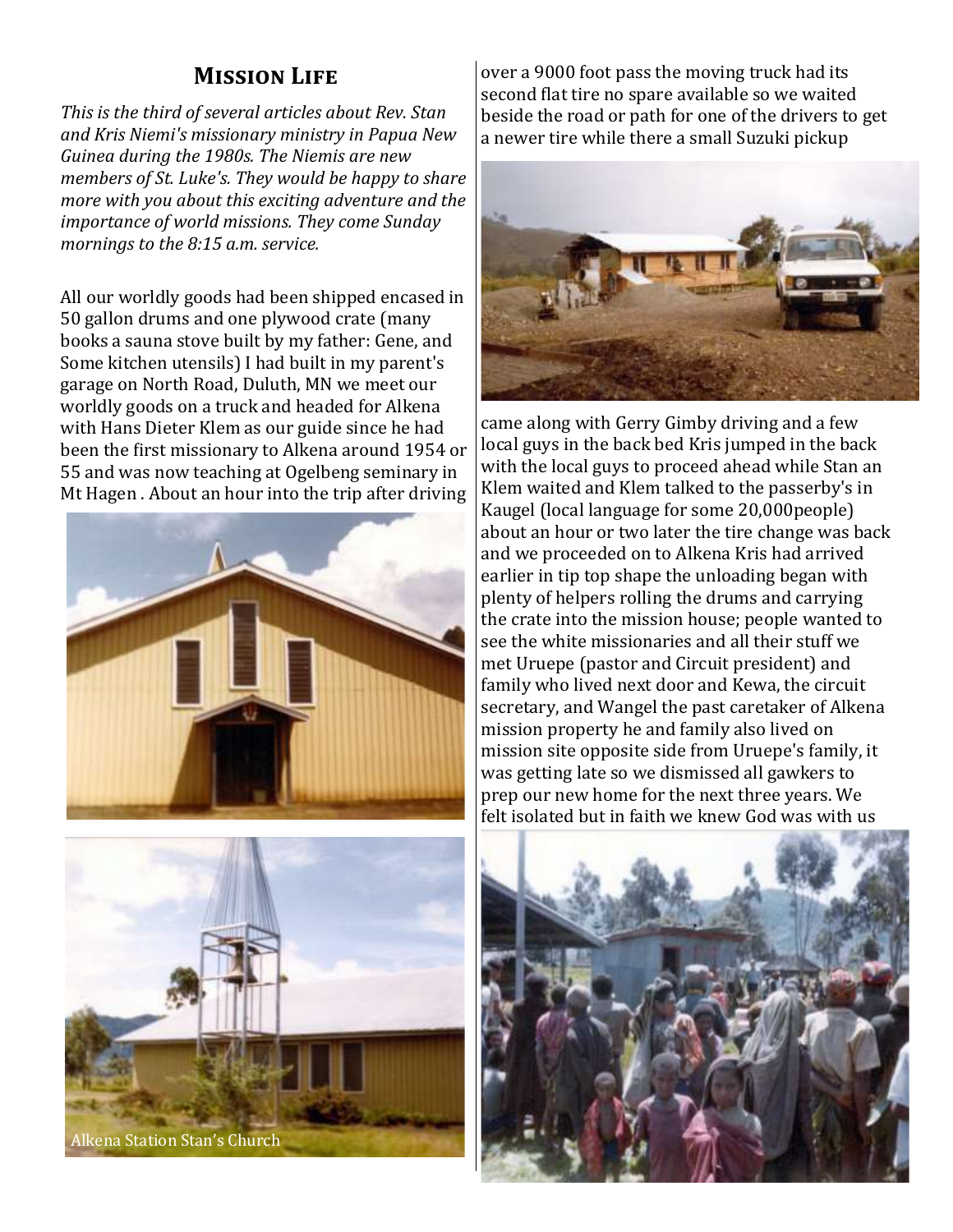Alkena, at 7,400 feet in elevation had an abandoned  $|$  the station buildings. there were about twenty plus landing strip, a missionary house, Uruepe's house, Wangel's house, a primary school of about buildings, a good sized church building a circuit office a laundry and storage building (in the back room were some kerosene Coleman type mantle lanterns a coffee roaster and a few other items such as in the laundry area there was a big copper boiler



for heating wash water (the Germans would boil their clothes) next to the mission house and a power house on the landing strip with a Southern Cross diesel Later I put in a jack-shaft to power the saw to cut firewood (it was a powerful saw at times

congregations (one in each village) that I and the Christian headmen would visit at least once each year for baptisms, weddings and trouble-shooting typically I'd be gone for a number of days leaving Kris alone for those dark evenings the mission house was sited on about a one acre piece of land with lots of trees and a couple of birds of paradise

who were left alone because they were the alarm clock for the area

Once there was a severe frost in the valley and we awoke to wailing because so many of the sweet potato plants died the Lutheran world relief shipped and trucked in rice, tinned fish and other food stuff so I was entrusted with holding and distributing the food I locked it up in the mesh covered area and invited the headmen from the villages to help me work out a plan for equal distribution of the food which we did Lutheran world relief uses in place organizations to save costs and fairly distribute items needed as I learned first hand

… to be continued ...



throwing big slabs of wood against the wire mesh (I was very careful to stand on the correct side of the saw for fear of death or severe bodily harm) surrounding building the wood was for the slow combustion oven generator 7.5 Kva that powered

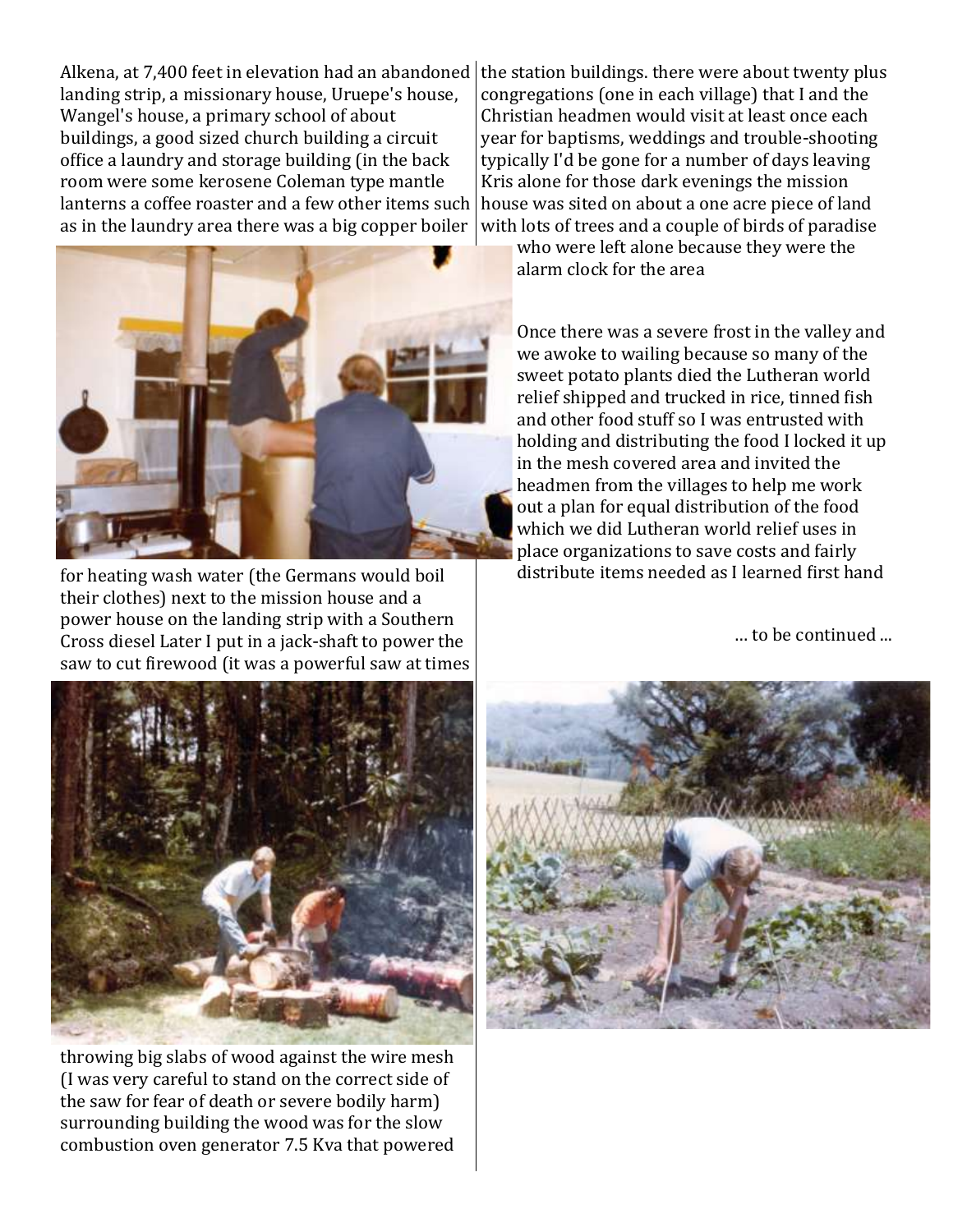St. Luke's Board of Worship and Music invites you to attend our 8th Annual



# September 22nd, 2018

## Doors open at 5pm

for fellowship and activities

## Dinner at 6:15pm **Dessert Auction to follow**

Dinner will include:

Kalua Pork Hawaiian BBQ Chicken Hawaiian Salads

Sweet Potatoes, Rice

And more!

## **Tickets: \$15.00**

Youth (4-12yrs): \$5 Children 3 & under are free

Activities include: Carnival Games Hula Hoop Contest Hawaiian Apparel Contest Musical Entertainment by the St. Luke's Adult Choir and Handbell Choir





Proceeds of this "Fun"raiser will be used<br>to support music ministry at St. Luke's.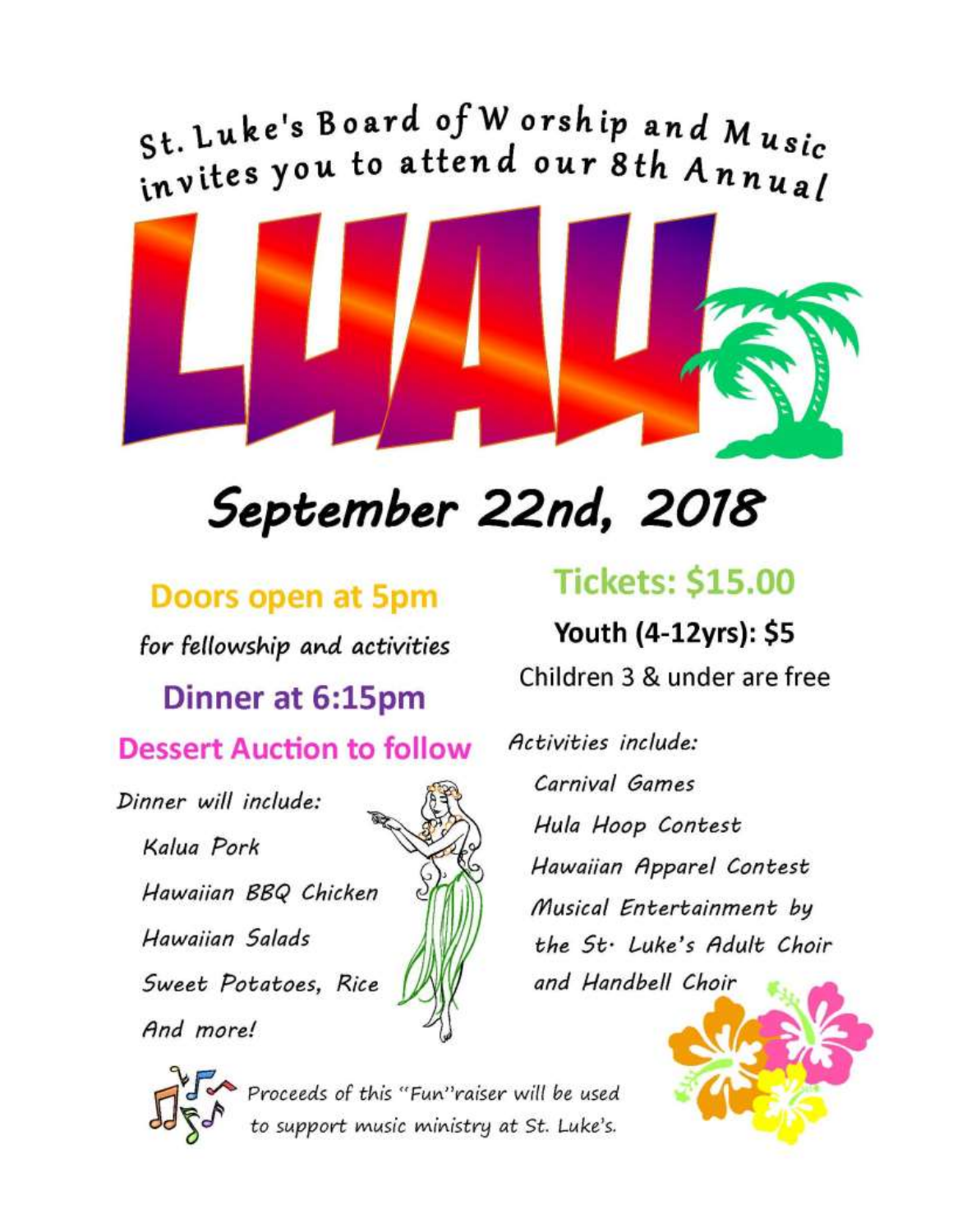## **THANK YOU NOTES**

I would like to sincerely thank everyone for their prayers, cards, phone calls, and rides after my recent car accident. I was truly overwhelmed

with so many loving offers.

All your love and thoughtfulness was very much appreciated. Peggy Moser



Dear Church Family,

Thinking about how much your kindness, prayers, cards and caring meant to me during my recent illness, I want to say THANK YOU from the bottom of my heart, and thank God for the blessing of each of you.

Your sister in Christ,

Carolyn Andrews





| Lois Sherrets          | August 01 |
|------------------------|-----------|
| <b>Jerry Carney</b>    | August 03 |
| Lydia Toloy            | August 03 |
| Ralph Zbrog            | August 03 |
| Alexander Iniguez      | August 07 |
| <b>Irene Boschee</b>   | August 08 |
| Linda Duffek           | August 10 |
| Stephanie Espinoza     | August 11 |
| <b>Amber Mansfield</b> | August 16 |
| Kay Yakabe             | August 16 |
| Kristen Encinas        | August 18 |
| <b>Angie Martinez</b>  | August 21 |
| Angelo Osako           | August 21 |
| Aiyana Tice            | August 22 |
| Zoe Franklin           | August 23 |
| <b>Mack Vance</b>      | August 23 |
| <b>Carolyn Andrews</b> | August 27 |
| Jack Orcutt IV         | August 29 |
| <b>Faith Thomas</b>    | August 31 |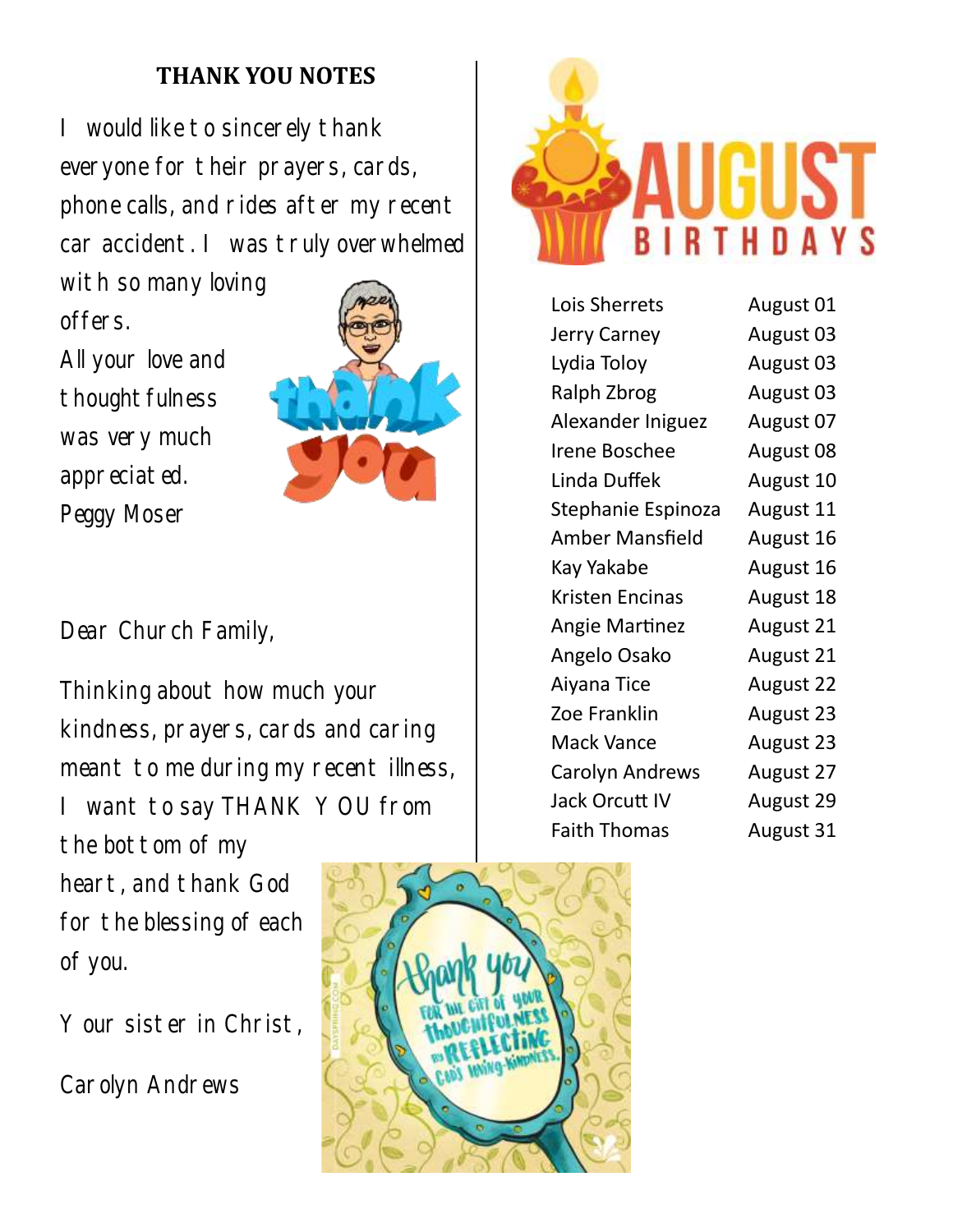

Aug 05 **Katie Iniguez** For Alexander's 4th Birthday

> **Maria & Michael Schell** For Don Schell's 84th Birthday

- Aug 12 **Howard Triebwasser** In Memory of his wife, Pearl's Birthday
- Aug 19 **Ralph & Merle Zbrog** For Gloria Dei
- Aug 26 **Pat Hamilton** For Aug 30th 55th Wedding Anniversary

## **Financial Secretary Report**

#### **June 2018**

#### **Comments:**

- This month is a four-Sunday month.
- June's offering were 10 percent above last year's offerings. Fantastic. However, the Year-to-Date figure still lags last year's YTD figure.
- The offerings in June exceeded the Budget for the month, which has happened only once before this year.
- In July, a mid-year statement of contributions will be distributed to each contributing member. If you do not receive a statement, contact me.
- Please use numbered envelopes, when feasible. Thank you.
- If you need numbered envelopes, either see me or drop a note in the offering.
- When using pew envelopes, please write legibly. Thanks.
- If you have any questions or suggestions, please do not hesitate to contact me.

Jack Fenske St. Luke's Financial Secretary 916-714-3626 [LRFenske@comcast.net](mailto:LRFenske@comcast.net)

| <b>General Fund (Only) Contributions</b> |                   |                     |      |  |  |
|------------------------------------------|-------------------|---------------------|------|--|--|
| Data                                     | <b>This Month</b> | <b>Year to Date</b> |      |  |  |
| <b>Total</b><br><b>Contributions</b>     | \$18,451          | \$100,528           |      |  |  |
| <b>Compared to</b><br><b>Budget</b>      | \$793             | $-$4,548$           |      |  |  |
|                                          | 4.5%              | $-4.3\%$            |      |  |  |
| <b>Compared to</b>                       | \$1,728           | $-$7,080$           |      |  |  |
| 2017                                     | 10.3%             | $-6.6\%$            |      |  |  |
| <b>No. of Contributors</b>               |                   |                     |      |  |  |
| 2018<br>(Current Year)                   | 89                | 86                  | avg. |  |  |
| 2017<br>(Last Year)                      | 85                | 87                  | avg. |  |  |
| <b>Other Special Gifts</b>               |                   |                     |      |  |  |
| Sunday School                            |                   | \$27                |      |  |  |
| Flowers                                  |                   | \$140               |      |  |  |
| Memorials                                |                   | \$25                |      |  |  |

*Note: Plus values are good; minus values are not.*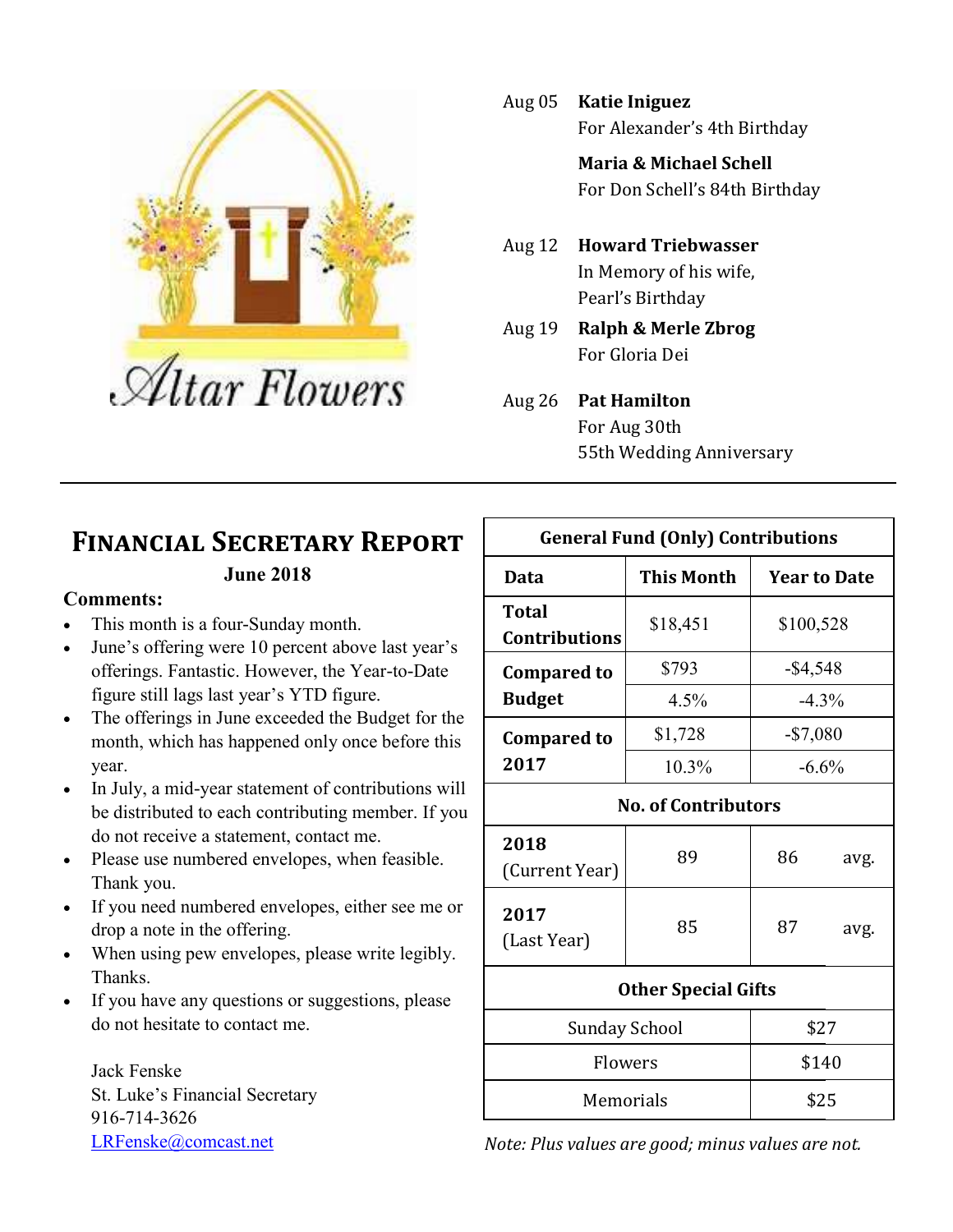## **Worship Assistants**

#### **Altar Care**

|              | (8:15 a.m.) Cheryl Franklin             |
|--------------|-----------------------------------------|
| (10:30 a.m.) |                                         |
| Aug 05       | Faith Thomas, Ben Briel                 |
| Aug $12$     | Dave Saxby                              |
| Aug 19       | Peggy Moser, Marlene Kiser              |
| Aug 26       | Brenda Sulzmann                         |
|              | <b>Communion Servers</b>                |
| Aug 05       | Peggy Moser, Connie Reule, Faith Thomas |
| Aug 19       | Gail Weber, Carolyn Andrews, Bob Behr   |
|              | <b>Counters</b>                         |
| Aug 05       | Nancy Minning, Connie Reule             |
| Aug 12       | John Orcutt, Triss Hoppman              |
| Aug 19       | Betty Englund, Barbara Manlapig         |
| Aug 26       | Holly Hoppman, Marlene Kiser            |
|              | Greeters                                |
| Aug 05       | Gail Weber, Joyce Jensen                |
| Aug 12       | Jack & Micki Fenske                     |
| Aug 19       | Stan & Kris Niemi                       |
| Aug 26       | Connie Reule & Nancy Minning            |
|              | <b>Prayer Leaders</b>                   |
| Aug 05       | John Orcutt                             |
| Aug 12       | Maria Schell                            |
| Aug 19       | Max Schell                              |
| Aug 26       | David Saxby                             |
|              | <b>Psalm Leaders</b>                    |
| Aug 05       | Amber Mansfield                         |
| Aug 12       | <b>Angie Martinez</b>                   |
| Aug 19       | Lucy Orcutt                             |
| Aug 26       | Aiyana Tice                             |
|              |                                         |

#### **Head Ushers**

8:15 a.m. Ron Franklin 10:30 a.m. Larry Dockter & Kelly Boyer

|          | <b>Readers</b> (8:15 a.m.; 10:30 a.m.) |
|----------|----------------------------------------|
| Aug $05$ | Eric Linblade; Jan Tanaka              |

- Aug 12 Sarah Madison; Alison Thomas
- Aug 19 Phil Petersen; Faith Thomas
- Aug 26 Lydia Toloy; Laura Tice

#### **Refreshments**

- Aug 05 Carol Carney and Ofelia Ojeda
- Aug 12 Walt & Pauline Arndt and Joyce Jensen
- Aug 19 Mack and Carole Vance
- Aug 26 Pat Webb and Carole Vance

## **Visitors' Gifts**

| Aug 05 | Carole Vance |
|--------|--------------|
|        |              |

- Aug 12 Joyce Jensen
- Aug 19 Pat Webb
- Aug 26 Pauline Arndt

## **Acolytes**

- Aug 05 Amber Mansfield, Angie Martinez
- Aug 12 Aiyana Tice, Ernestine Roberts
- Aug 19 Amber Mansfield, Angie Martinez
- Aug 26 Lucy Orcutt, Kimiya Ricciardi

## **Welcome Leaders**

- Aug 05 Mary Francis Harris
- Aug 12 Betty Englund
- Aug 19 Carolyn Andrews
- Aug 26 Pat Webb

## **Sunday School Teachers**

- Aug 05 Lauren Orcutt, Christina Hisamoto
- Aug 12 Laura Tice, Samantha Basquez
- Aug 19 Alison Thomas, Lajuan Andrews
- Aug 26 Samantha Basquez, Laura Tice